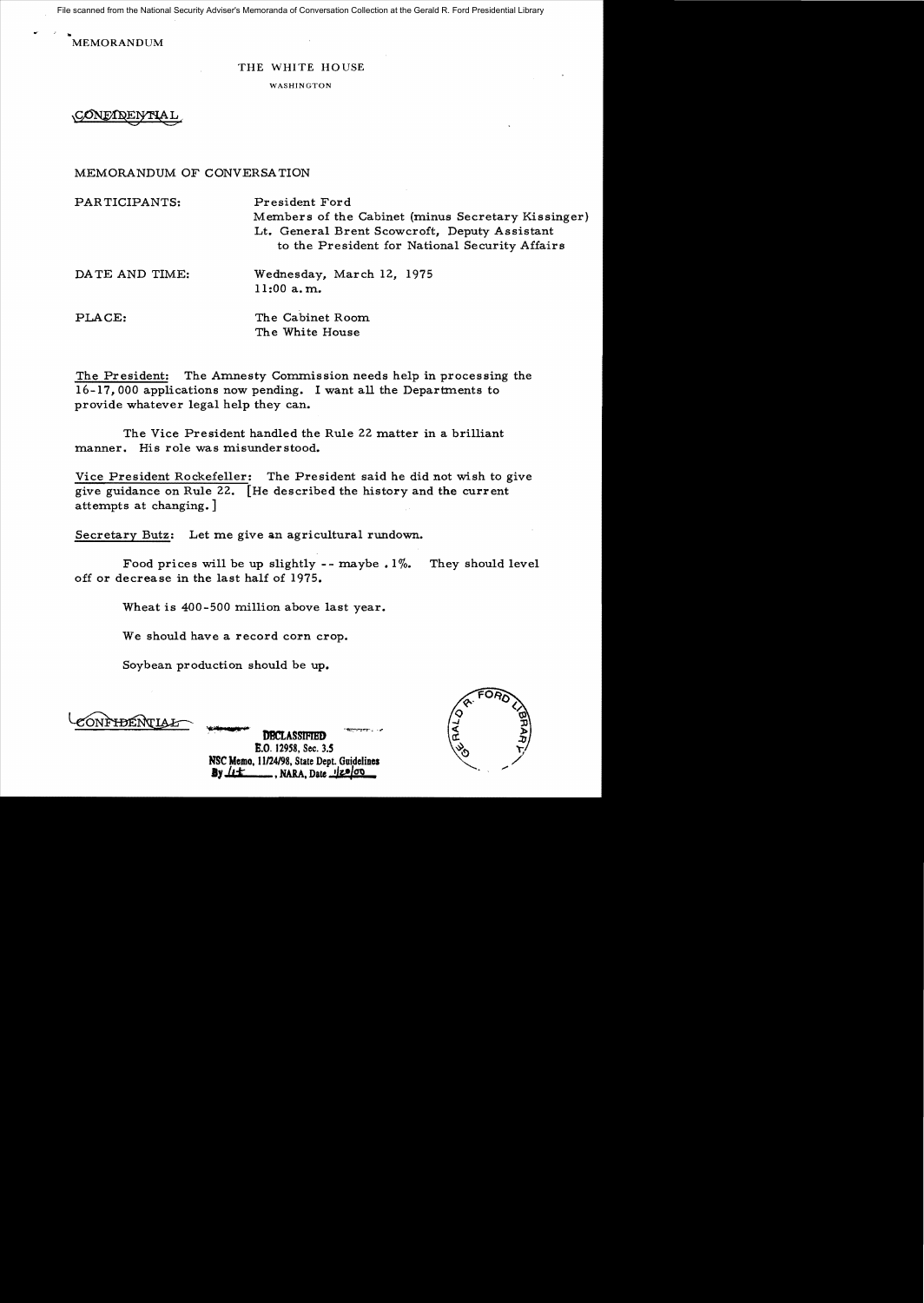## **FIDENTIAL**

The President: Domestic Council organization. Sixteen different committees and a number of Cabinet groups. [Committee on Illegal Aliens/Committee on Privacy] We are studying which committees will be retained.

Russ Train had to make a crucial decision on Monday.

Russell Train: Car pollution standards are being met now through oxidation catalysts. They have been good -- they give better fuel economy, lower operating costs, and they work well. But they emit a sulfuric acid mist. This is not a problem now but would be in  $2-4$  or ten years. I decided to hold fast on the 1975 standards and extend them. I have gone too far for the auto industry in calling for sulfate solution by 1979 and not far enough for the health people, who want catalyst converters removed.

[Much discussion]

The President: Where are we in Indochina?

Secretary Schlesinger: We have two problems in Cambodia: (1) The critical problem of funding. They will run out of ammunition in April. If the funding is there, the situation is difficult but not without precedent in Southeast Asia. One can't assure the outcome in Southeast Asia, where the unexpected can always happen. The Government controls most of the cities and 75% of Phnom Penh. The problem is the Government can't keep its lines of communication open. Most critical is the Mekong River -- forcing us to fly in 1500 tons a day. Therefore, the airport is the sole line of communication to the capital.

The rebels are firing on the airport -- most dangerously from Tuol Leap. Last year Tuol Leap also fell.

The President: Did they close the Mekong-last year?

Secretary Schlesinger: No. That is new this year. But as the rains come, it will ease the situation.

We do not believe the city can be taken by storm if morale holds.

, . ,

The President: How about Vietnam'



**YONFLIDENTIAL**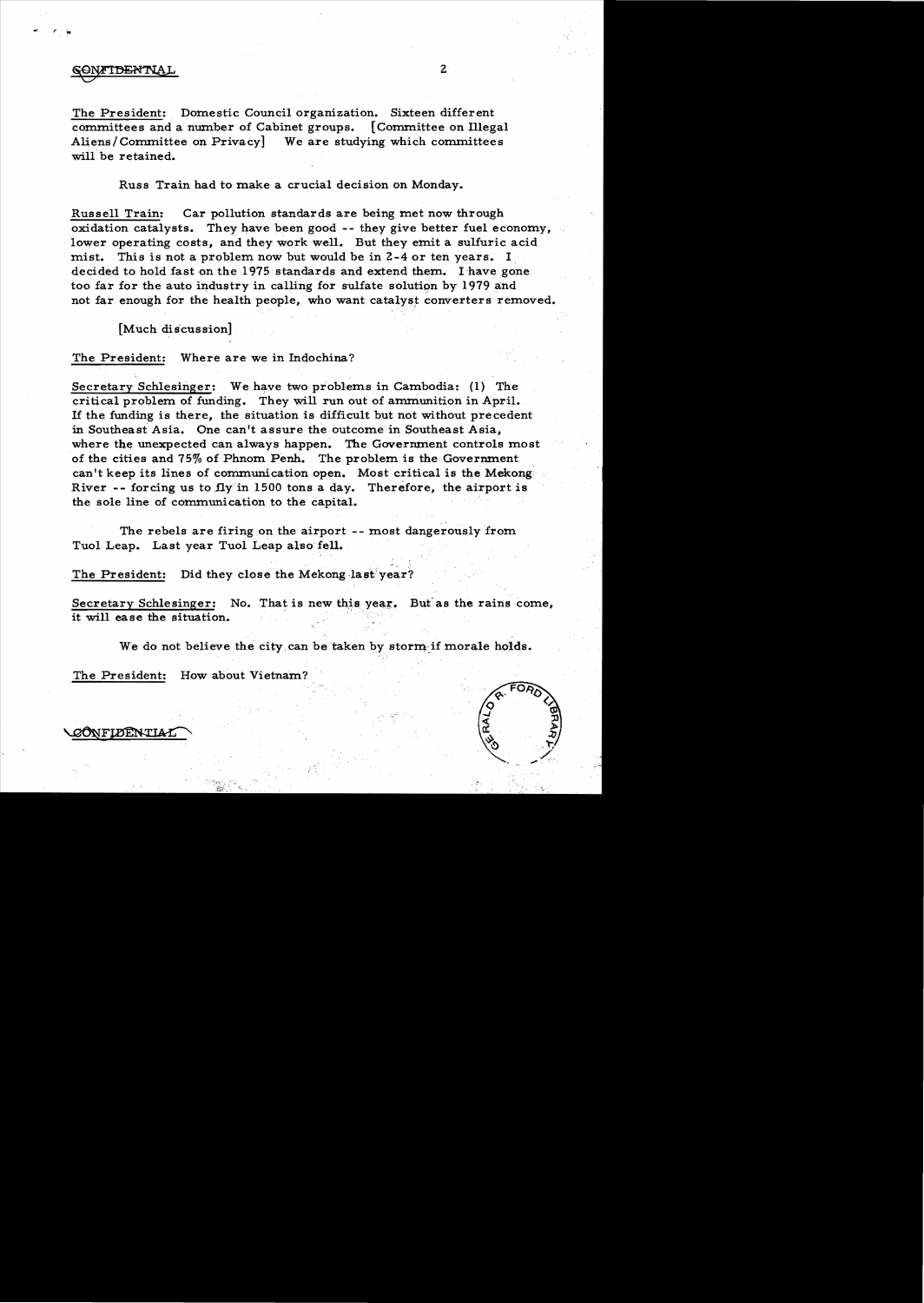## CONEIDENTIAL

Secretary Schlesinger: In Vietnam we have a chronic, not an acute, problem. Without the supplemental, they will draw down and will have to pull back. There are serious attacks now but the situation is basically a stalemate with some erosion in the countryside. We need to get help in now so in subsequent years Vietnam is not in the situation of Cambodia now.

The President: How about the diplomatic front?

Mr. Ingersoll: There are no negotiations now and don't expect under the present circumstances. We didn't see anything to be gained by Lon Nol stepping down in the abstract. He is no barrier. If they can get through the dry season, there is a chance for negotiations. There is some encouraging news from the Senate on aid. The House is split 3-3.

[Max described the House compromise.]

The internal political situation is amazingly stable although there have been some changes in the government. The capital is quiet -- no riots.

The President: Since I became President, there have been six negotiating efforts. There is no lack of initiative in being willing to negotiate for something, like Laos which worked rather well. But we won't get negotiations if the Communists think they will win. If we can get a stalemate, we have a chance at negotiations.

Secretary Schlesinger: The K C agents in Phnom Penh have been trying to stir riots and they have been unsuccessful. The Communists liquidate when they take over and the refugees all flee our way.

The President: It was interesting to see the returned Congressional delegation. Even Bella Was moderate on economic aid, and McCloskey has changed substantially. Fenwick made an impassioned speech on protecting the innocent.

I have always felt strongly but do even more now that we can't let these people down.

[There was a farewell to Secretary Brennan]



**ONFIDENTIAI**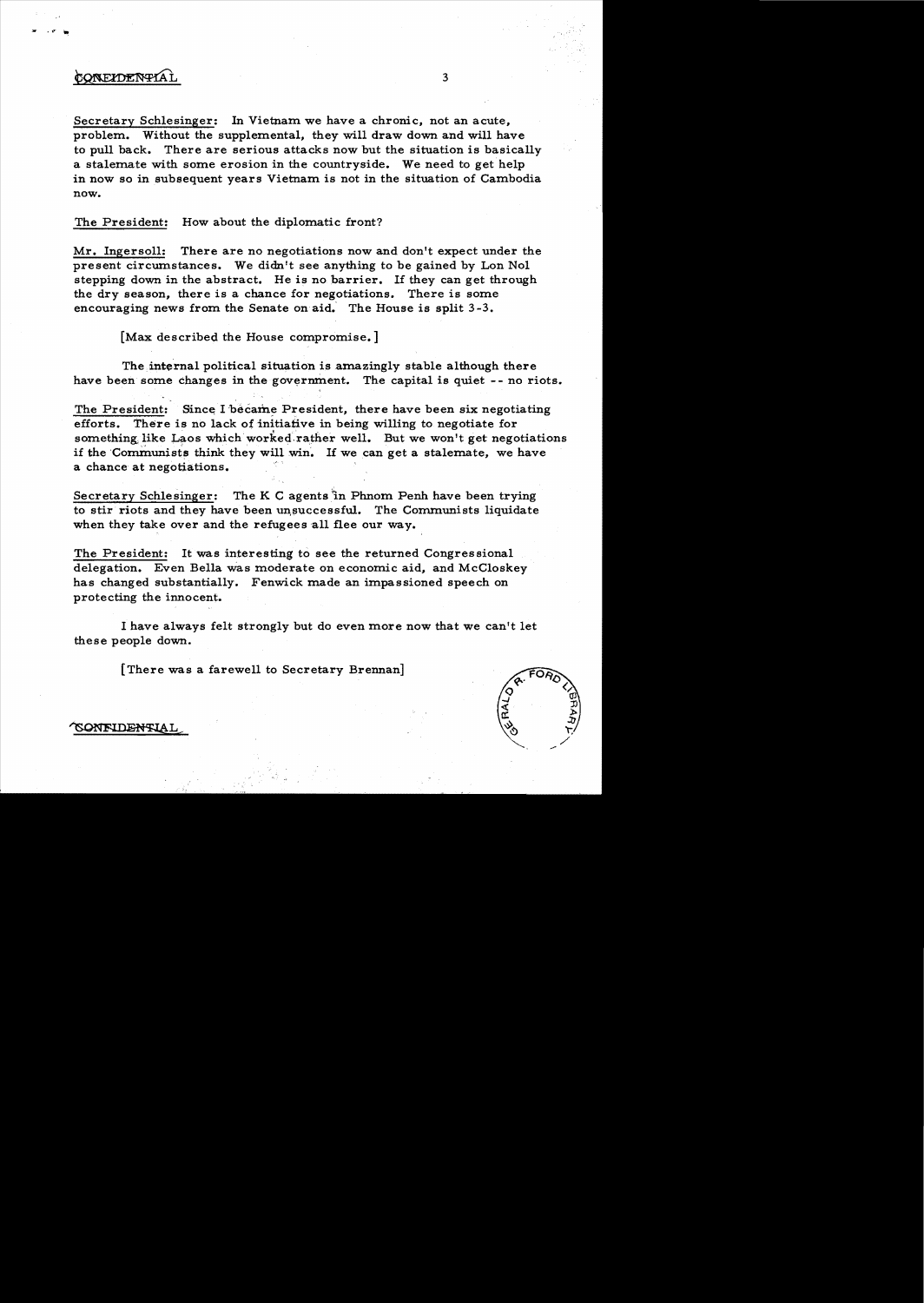Calment Inty حست  $17$  Mm  $25$ P annivesty Cross nudo help in poressing = 16-1200 application more photog. It go could for CUL Digts provide whatever legal hill any com? UP houded chate 22 matter in helant moment. Rochefille Psair he did not une to the gros quidance Or full 22 jeunet Buty (aquicultural rundams) Food pieces with he up shippeling - maybe of To. They should When Goo-500 mil alove betys. Shoed home a record camerop. Soyben prod. shall be up. P Domestie Commit esgato. 16 de contre ra & of internet groups. (Constan Illy al Chiens/Control Pravang) Wian striliging which Crutes will be returned.<br>Russ Train had to track a causial chrision subracly Train Car publishin standards are bing with more this ordelation catalysts. They have been good - better ful every, love grating costs, work will but they ernit subparin acid most. This wit a good vous lut women he in 2-4-02/03 yes, I decided to hold fast onc 75 standarde o plant temme. Ihave pour to far for a disto inducty in calling for subpate whitia by 29 + with for enough c hearth people colorerant cottaly & constructional (Much drawsser) P certinaux ve in Judanie Schlesinger Cela hun a probation Commanda (I) Centrial port of franching They will una cout of chance in agit. Kjantin i Ani, e sit is dig but not up plur dent mi 5 Ed. One entit croiseme ontrous nu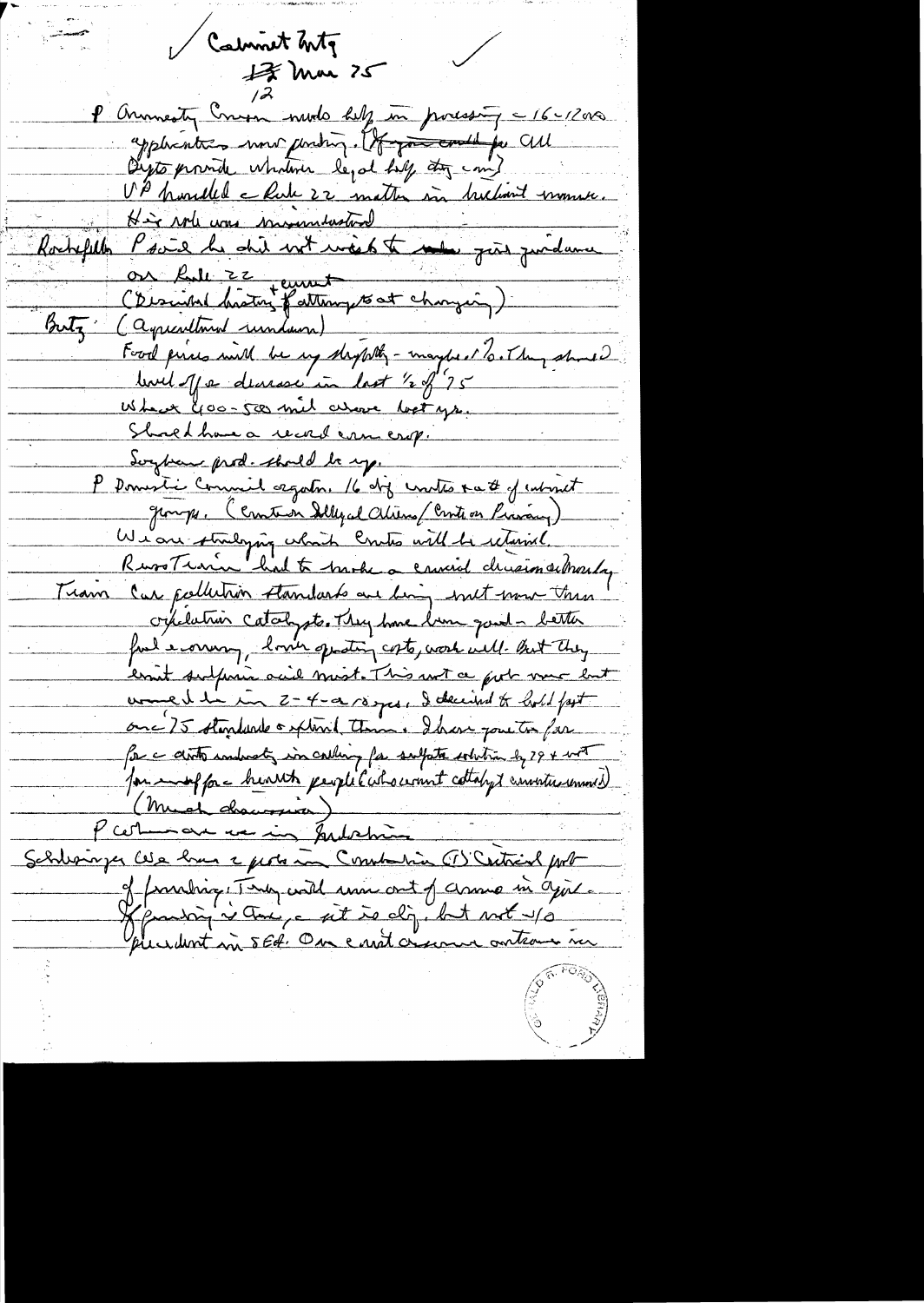SEA, article = importal comating by poss-Tte Croit Cristoile in America et de la Forte de la Forte forceàn vote fan in 1500 très dans. " Angest és sole Le c Di c empetat Fort heap, hast year Tenthings was also fell. P silver les meters lest je? S M. That is now this year. But are rains can, it with lose int. We do not behim a sity can be Taken by storm if invade holls, P fun about VN. S bir Nu us home a close Chrisine, wet on a vite, por also a syptemental, they will chan down with hun kepte breck, There are devoir attacks work fort a sit is bossivally a staturante of some escosism in a unitogratic We welk hap get help in now so in subsport year viv notain sit of Combatric mor l'Hoir assunt dig. pour I tre ne pet voir + admit espect endre a peerent arian, Dant ser augthing 5 fr quint les houbel oc day elaser, there is a chance for suget See encouraging mois from Euroteau and Kome plet  $3-3$ . ( Unage descendant House compression) Survey pal, set us compiny store artho same changes in gest. The capital is print - no ust I since Ilmenne Vies than have been 6 wegot prote. Those is use he to of mitriciais in good hear with A most for something the hear where makel